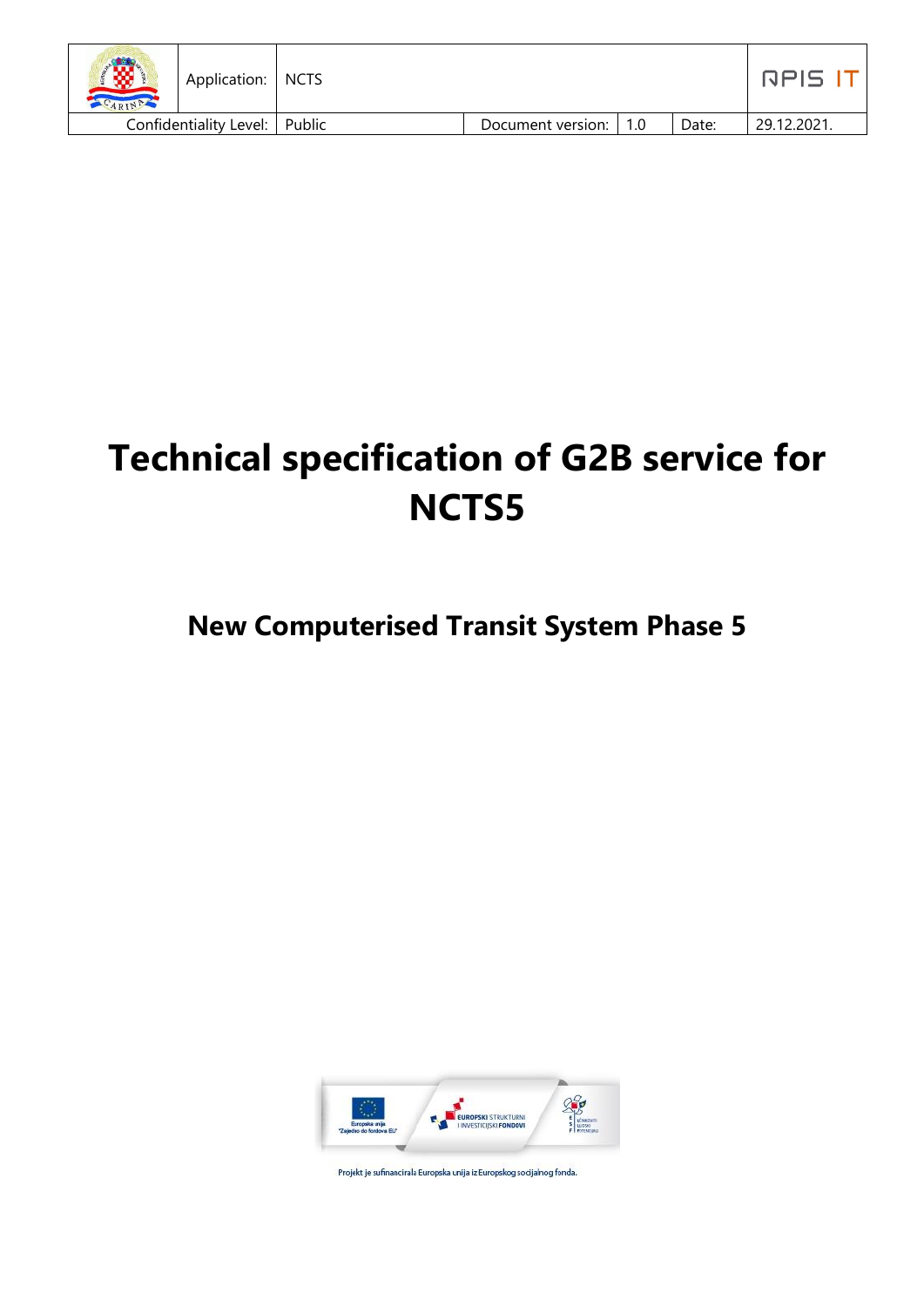| 13<br>ARIN | Application:   NCTS    |        |                       |       | nels i     |
|------------|------------------------|--------|-----------------------|-------|------------|
|            | Confidentiality Level: | Public | Document version: 1.0 | Date: | 29.12.2021 |

#### **Development / Modification:**

| Version | Description     | Responsible    | Organisational unit | Date        |
|---------|-----------------|----------------|---------------------|-------------|
| 1.0     | Initial version | <b>APIS IT</b> | Service for ISCU    | 29.12.2021. |
|         |                 |                |                     |             |
|         |                 |                |                     |             |
|         |                 |                |                     |             |
|         |                 |                |                     |             |

#### **Reviewed by:**

| Version         | Responsible | Draanisational unit l | Date of review |
|-----------------|-------------|-----------------------|----------------|
| $\sim$<br>. . U | <b>APIS</b> | Service for ISCU      | 29.12.2021.    |

#### **Validated by:**

| Version | Responsible  | Signature | Function/ Organisational unit                                                                                                                                                 | Date of validation |
|---------|--------------|-----------|-------------------------------------------------------------------------------------------------------------------------------------------------------------------------------|--------------------|
| 1.0     | Nenad Fonjak |           | Head of Service for Application Solutions,<br>Customs and Excise Records and<br><b>Statistics (Customs</b><br>Administration/Central Office/Sector for<br>Information System/ | 30.12.2021.        |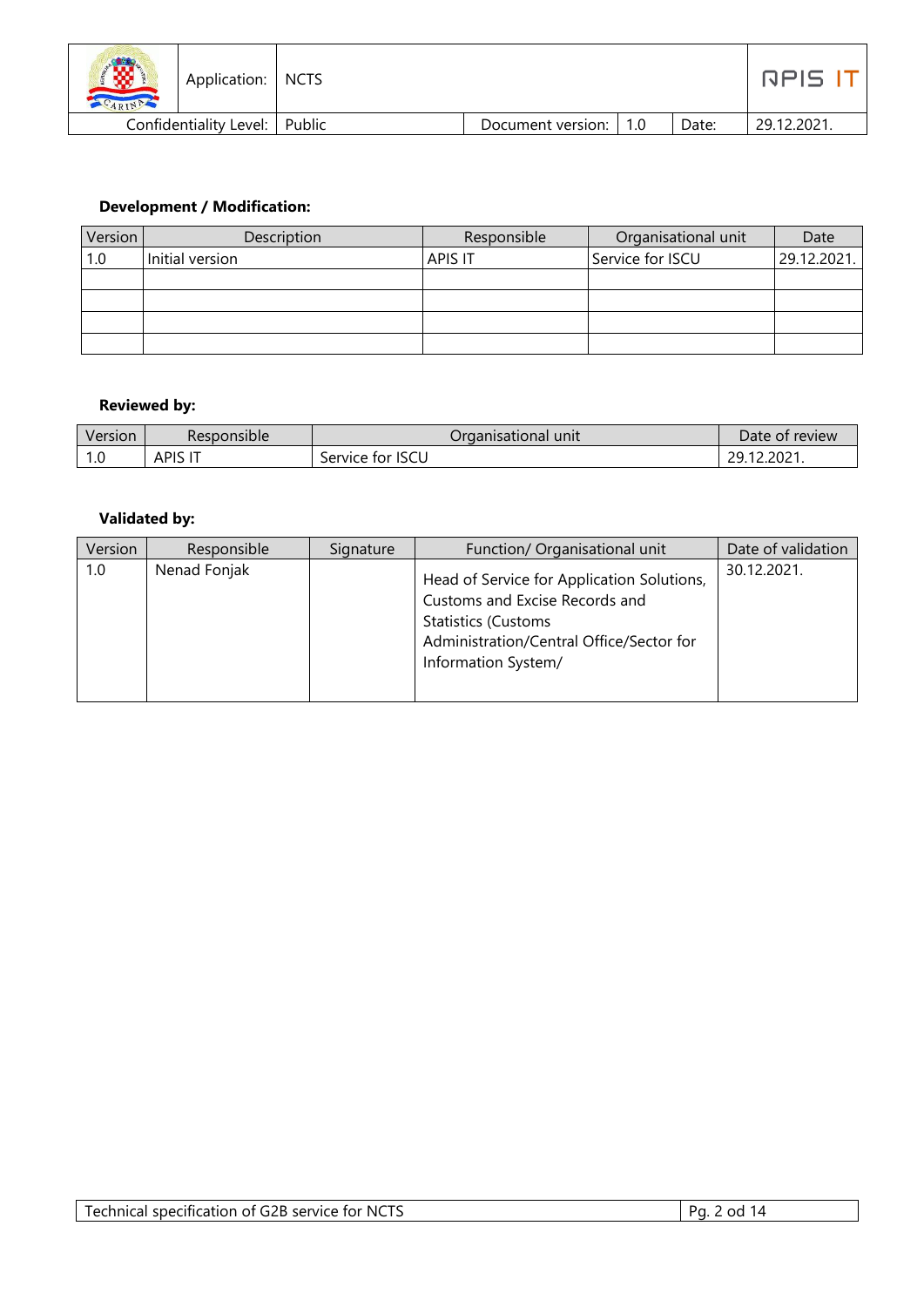| 像<br>ARIN | Application:   NCTS             |                   |       | RPIS '     |
|-----------|---------------------------------|-------------------|-------|------------|
|           | Confidentiality Level:   Public | Document version: | Date: | 29.12.2021 |

# **CONTENT:**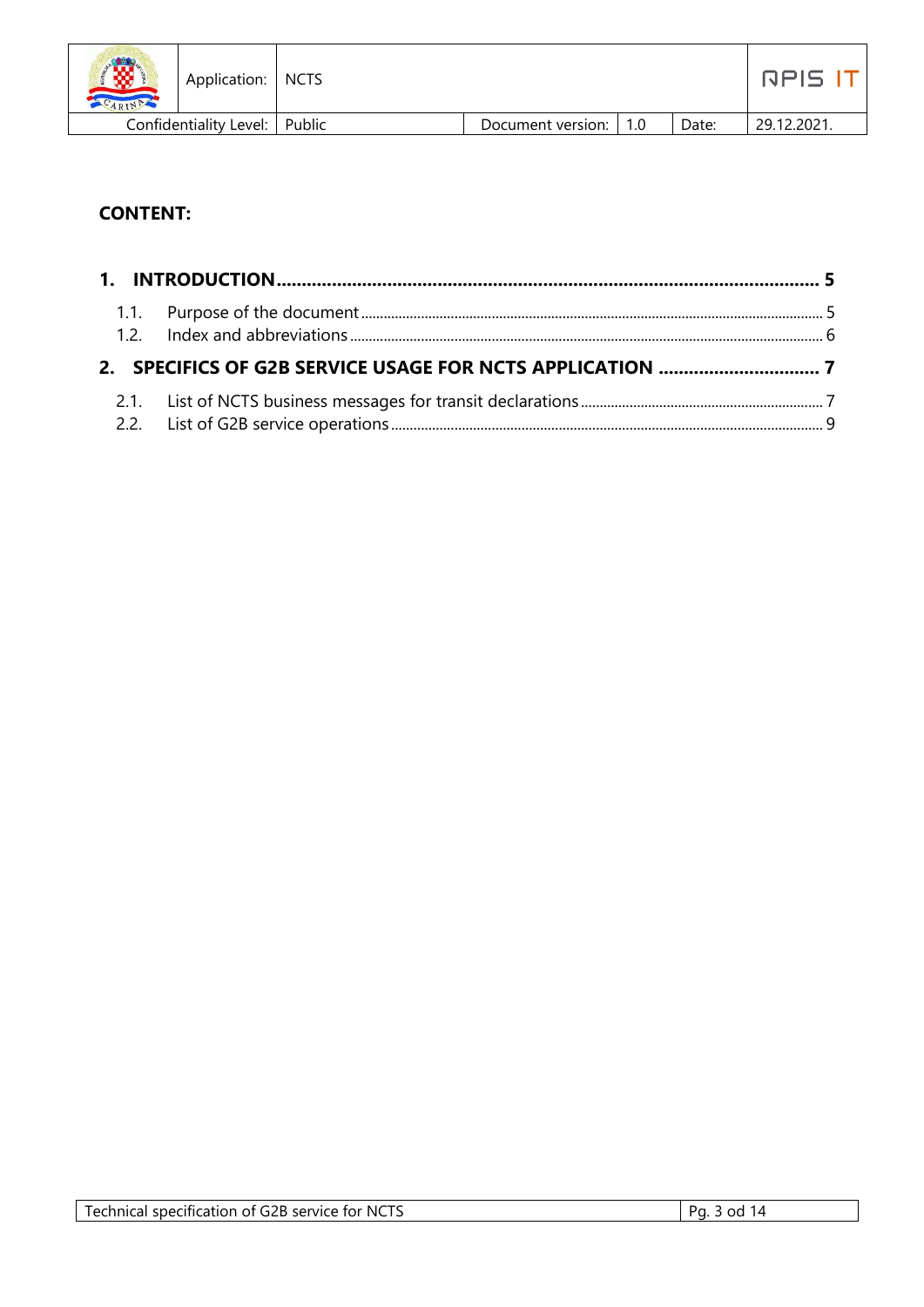| /赞<br>$-APIP$ | Application:                    | I NCTS |                   |     |       | nels '     |
|---------------|---------------------------------|--------|-------------------|-----|-------|------------|
|               | Confidentiality Level:   Public |        | Document version: | 1.0 | Date: | 29.12.2021 |

## **LIST OF FIGURES:**

## **LIST OF TABLES:**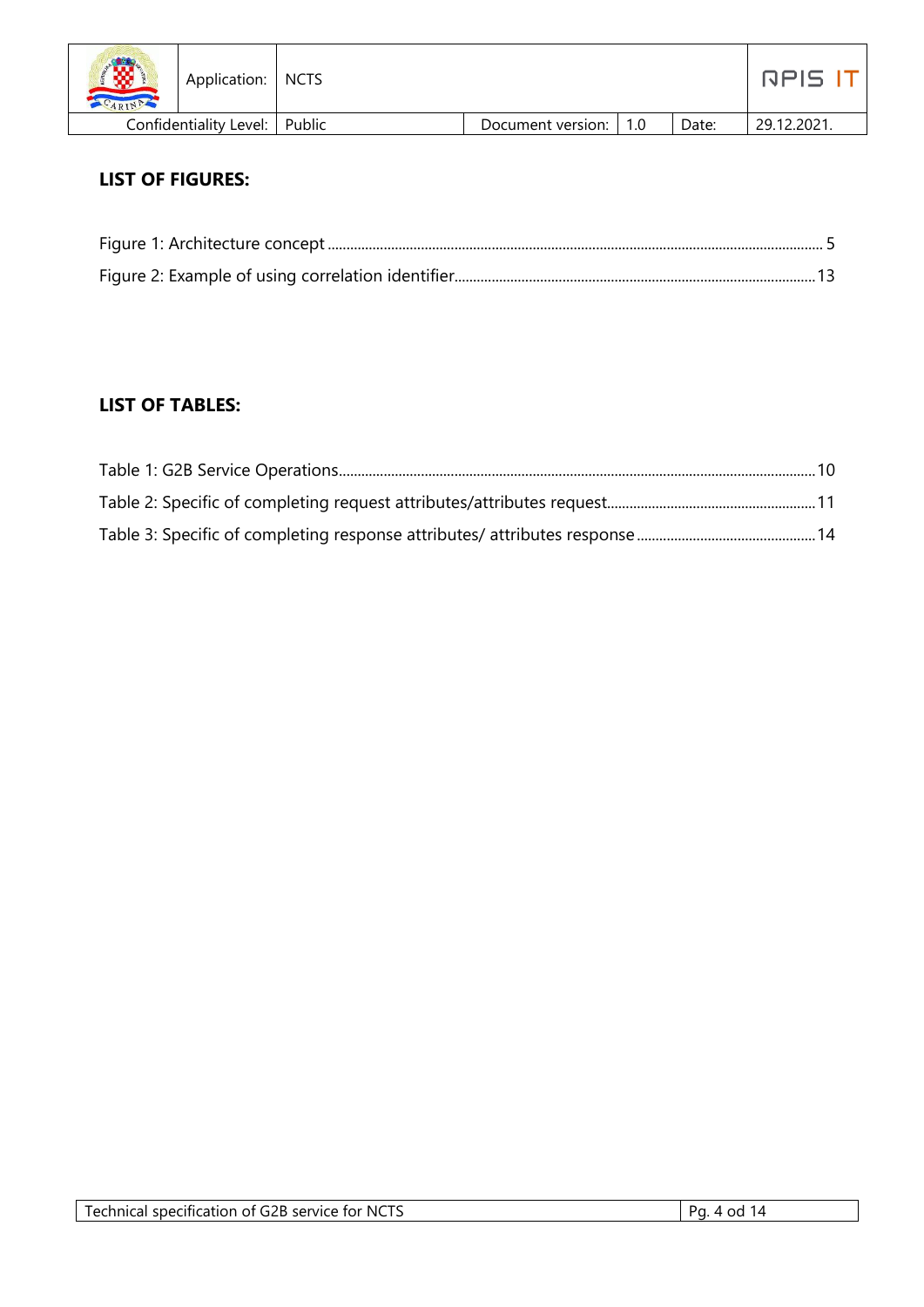| 微<br>ARIP | Application:           | I NCTS |                   |             |       | <b>GPIS</b> |
|-----------|------------------------|--------|-------------------|-------------|-------|-------------|
|           | Confidentiality Level: | Public | Document version: | $\vert$ 1.0 | Date: | 29.12.2021. |

# <span id="page-4-0"></span>**1. INTRODUCTION**

#### <span id="page-4-1"></span>**1.1. Purpose of the document**

NCTS (New Computerised Transit System) is an information system for conducting paperless transit procedure. Based on electronic messages exchange, it supports the continuous transit procedure of goods under customs supervision applied by customs administrations of EU members and EFTA countries, i.e. members of the Convention on the Common transit procedure.

For communication with the traders' systems, the standard G2B service is used which is a part of the common information system infrastructure of the Croatian Customs administration (IS CURH) in charge of IS CURH business integration with the trader's business applications on the principles of exchanging business messages. G2B service is technologically realized as a web service (SOAP/HTTPS) available over the Internet.

This document describes the specifics of G2B service related to the NCTS application in phase 5.

Technical specification of G2B service without details which refer to application-specific use (ex. NCTS, ECS, EMCS, ) is described in a separate document *Technical specification of G2B service.*

The figure below portrays the position of G2B service in the entire IS CU environment.



*Figure 1: Architecture concept*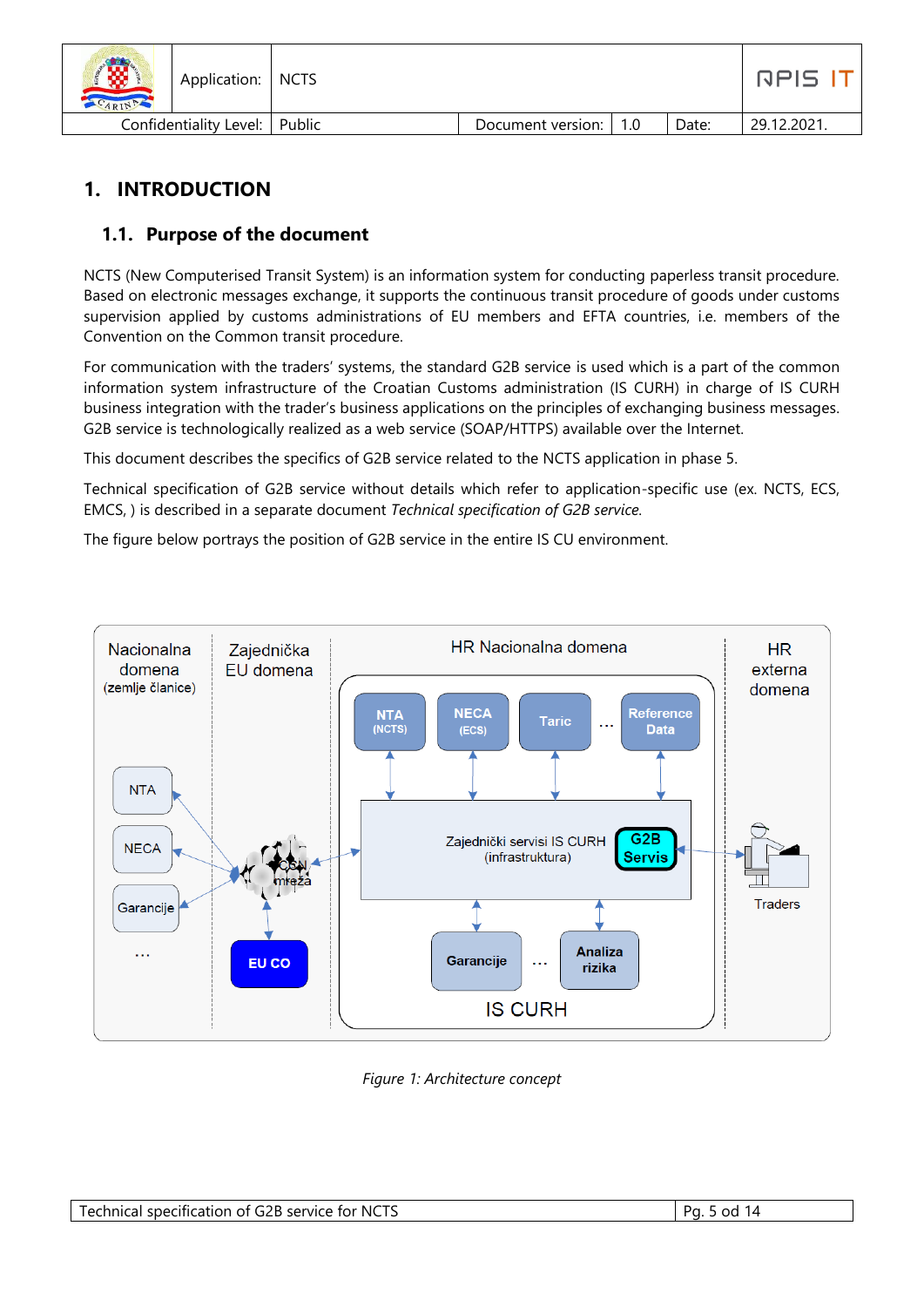| <b>SPACE</b><br>⊗<br>Application:   NCTS<br>ARIN |                   |     |       | RPIS I      |
|--------------------------------------------------|-------------------|-----|-------|-------------|
| Confidentiality Level:   Public                  | Document version: | 1.0 | Date: | 29.12.2021. |

# <span id="page-5-0"></span>**1.2. Index and abbreviations**

| <b>TERM/ABBREVIATION</b> | <b>DESCRIPTION</b>                                                                                                     |
|--------------------------|------------------------------------------------------------------------------------------------------------------------|
| <b>NCTS</b>              | New Computerised Transit System                                                                                        |
| <b>G2B SERVICE</b>       | The purpose of G2B service is the exchange of electronic<br>documents between the trader and the Information system of |
|                          | the Customs Administration (IS CU).                                                                                    |
| <b>IS CURH</b>           | <b>Customs Administration IT System</b>                                                                                |
| SOAP                     | Communication protocol, independent of the platform, based                                                             |
|                          | on XML that is used for the exchange of information between                                                            |
|                          | the applications (Simple Object Access Protocol)                                                                       |
| <b>ECS</b>               | <b>Export Control System</b>                                                                                           |
| <b>EMCS</b>              | Excise Movement and Control System                                                                                     |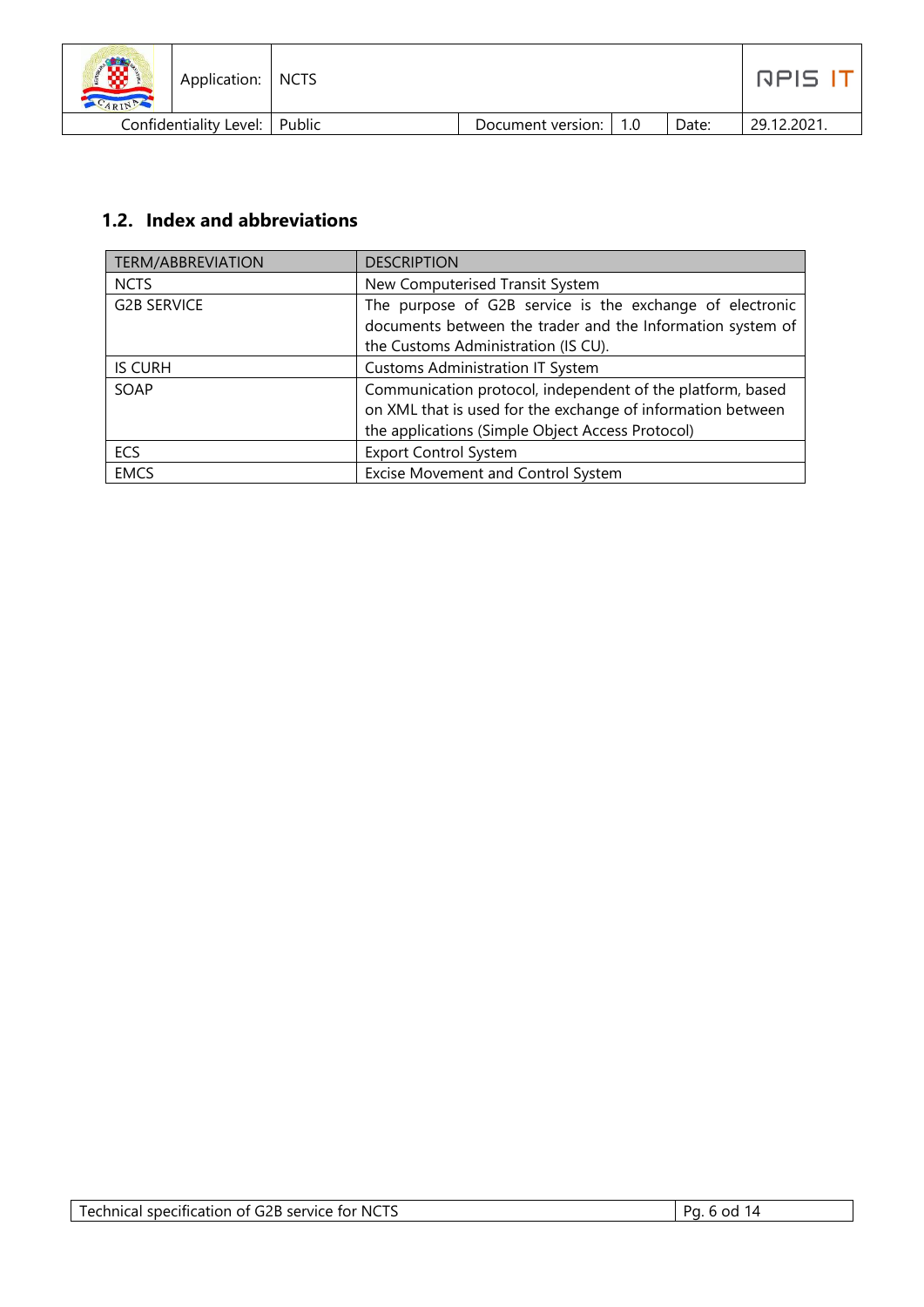| <b>COPP</b><br>Application:   NCTS |                   |       | RPIS I      |
|------------------------------------|-------------------|-------|-------------|
| Confidentiality Level:   Public    | Document version: | Date: | 29.12.2021. |

# <span id="page-6-0"></span>**2. SPECIFICS OF G2B SERVICE USAGE FOR NCTS APPLICATION**

In this chapter trader's messages used in NCTS application are listed as well as G2B service operations with description of specifics related to NCTS application.

#### <span id="page-6-1"></span>**2.1. List of NCTS business messages for transit declarations**

Below is a list of business messages that are exchanged between traders' IT System and NCTS for processing of transit customs declarations.

|     | Incoming messages in communication with the trader |                                                          |  |  |  |
|-----|----------------------------------------------------|----------------------------------------------------------|--|--|--|
| No. | <b>Message</b>                                     | <b>Message description</b>                               |  |  |  |
| 1.  | CC013C-MSG.NCTS                                    | Declaration amendment                                    |  |  |  |
| 2.  | CC014C-MSG.NCTS                                    | Declaration invalidation request                         |  |  |  |
| 3.  | CC015C-MSG.NCTS                                    | Declaration data                                         |  |  |  |
| 4.  | CC034C-MSG.NCTS                                    | Query on guarantees                                      |  |  |  |
| 5.  | CC054C-MSG.NCTS                                    | Request of release                                       |  |  |  |
| 6.  | CC170C-MSG.NCTS                                    | Presentation notification for the pre-lodged declaration |  |  |  |
| 7.  | CC007C-MSG.NCTS                                    | Arrival notification                                     |  |  |  |
| 8.  | CC044C-MSG.NCTS                                    | Unloading remarks                                        |  |  |  |
| 9.  | CC141C-MSG.NCTS                                    | Information about non-arrived movement                   |  |  |  |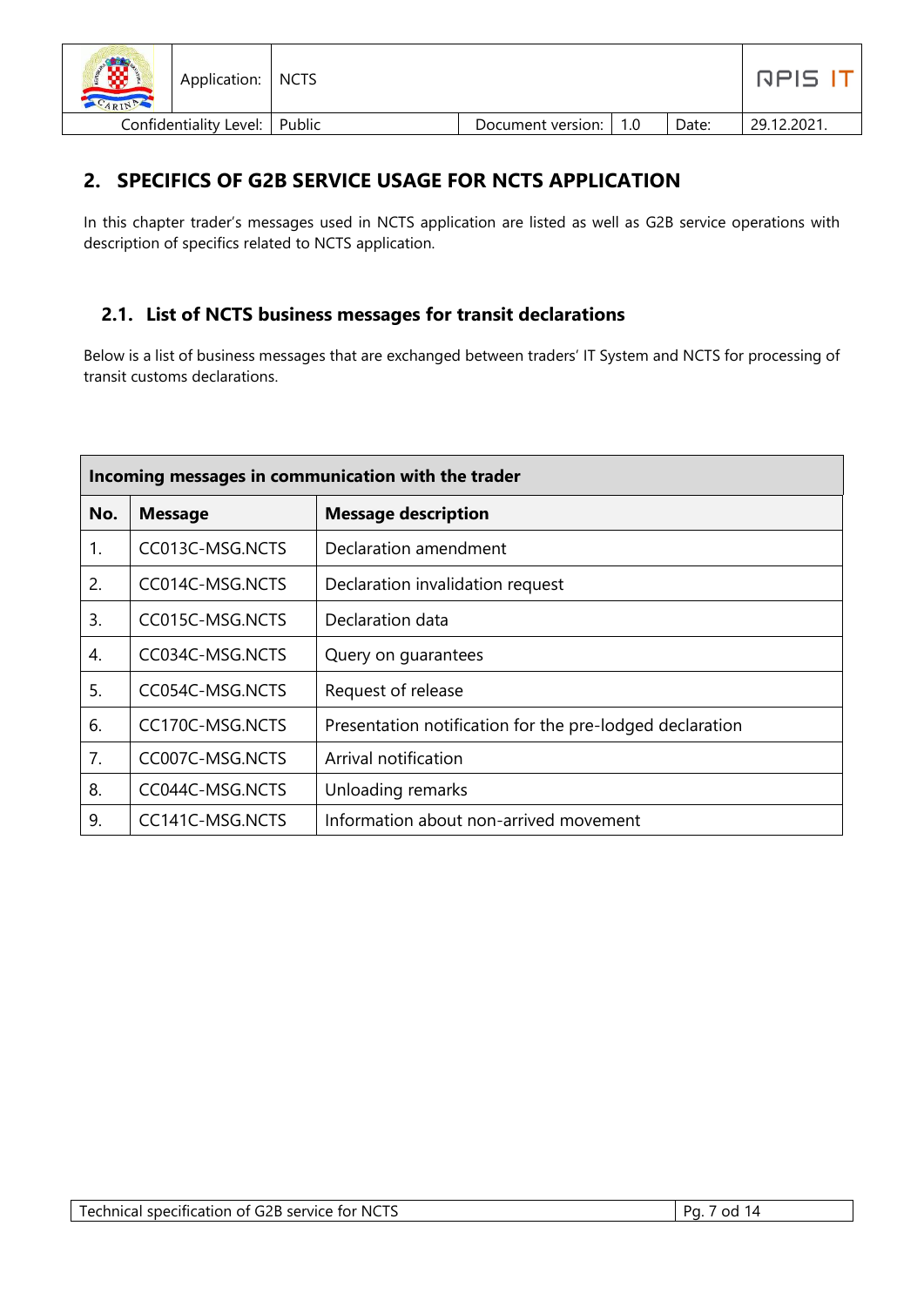| 13<br><b>SARINAL</b> | Application:   NCTS             |                   |       | <b>RPIS</b> |
|----------------------|---------------------------------|-------------------|-------|-------------|
|                      | Confidentiality Level:   Public | Document version: | Date: | 29.12.2021. |

|     | Outgoing messages in communication with the trader |                                       |  |  |
|-----|----------------------------------------------------|---------------------------------------|--|--|
| No. | <b>Message</b>                                     | <b>Message description</b>            |  |  |
| 1.  | CC004C-MSG.NCTS                                    | Amendment acceptance                  |  |  |
| 2.  | CC009C-MSG.NCTS                                    | Invalidation decision                 |  |  |
| 3.  | CC019C-MSG.NCTS                                    | Discrepancies                         |  |  |
| 4.  | CC022C-MSG.NCTS                                    | Notification to amend declaration     |  |  |
| 5.  | CC028C-MSG.NCTS                                    | MRN allocated                         |  |  |
| 6.  | CC029C-MSG.NCTS                                    | Release for transit                   |  |  |
| 7.  | CC035C-MSG.NCTS                                    | Recovery notification                 |  |  |
| 8.  | CC037C-MSG.NCTS                                    | Response query on guarantees          |  |  |
| 9.  | CC045C-MSG.NCTS                                    | Write-off notification                |  |  |
| 10. | CC051C-MSG.NCTS                                    | No release for transit                |  |  |
| 11. | CC055C-MSG.NCTS                                    | Guarantee not valid                   |  |  |
| 12. | CC056C-MSG.NCTS                                    | Rejection from office of departure    |  |  |
| 13. | CC060C-MSG.NCTS                                    | Control decision notification         |  |  |
| 14. | CC140C-MSG.NCTS                                    | Request on non-arrived movement       |  |  |
| 15. | CC182C-MSG.NCTS                                    | Forwarded incident notification to ED |  |  |
| 16. | CC928C-MSG.NCTS                                    | Positive acknowledge                  |  |  |
| 17. | CC025C-MSG.NCTS                                    | Goods release notification            |  |  |
| 18. | CC043C-MSG.NCTS                                    | Unloading permission                  |  |  |
| 19. | CC057C-MSG.NCTS                                    | Rejection from office of destination  |  |  |
| 20. | CC906C-MSG.NCTS                                    | Functional nack                       |  |  |
| 21. | CC917C-MSG.NCTS                                    | xml nack                              |  |  |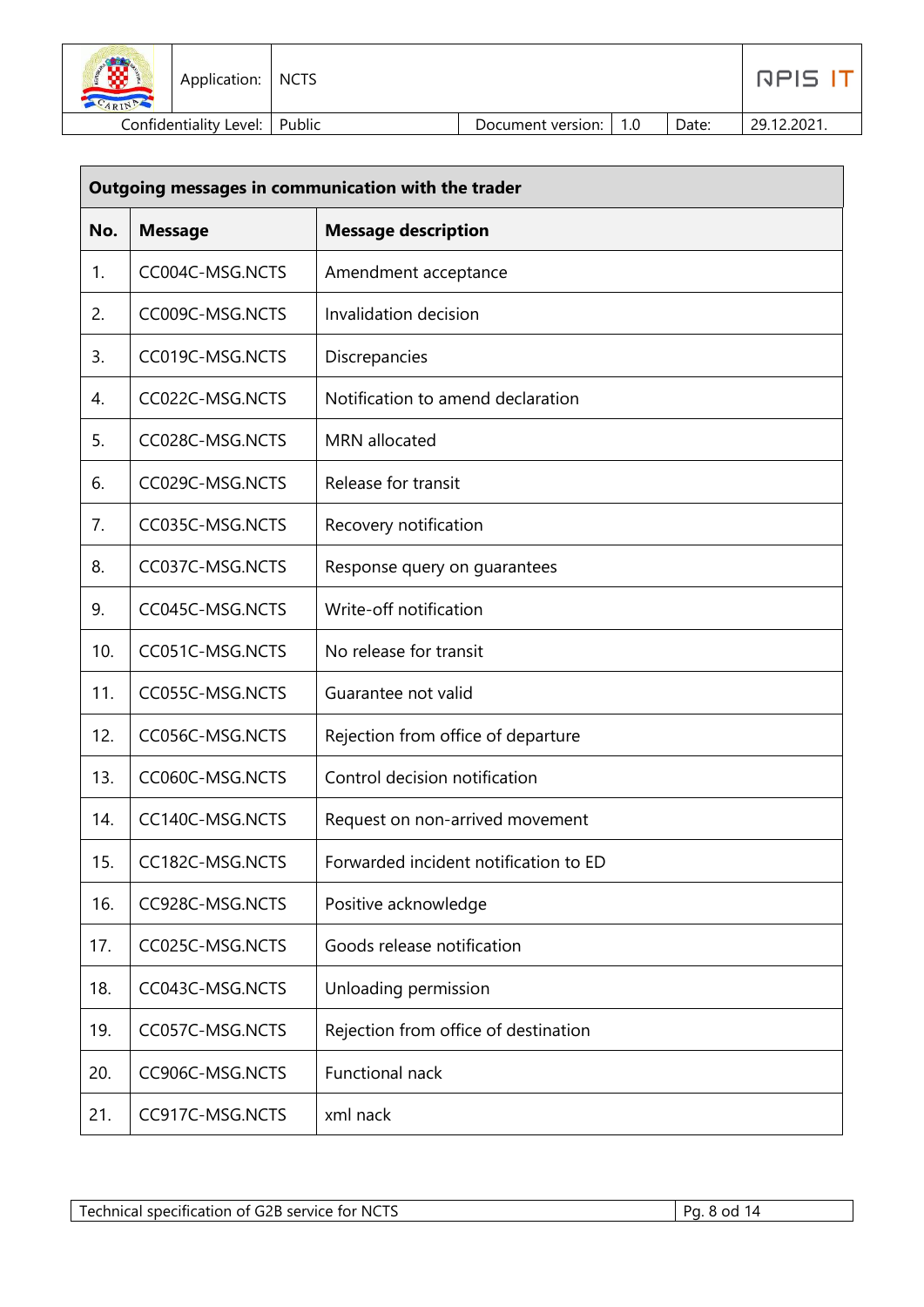| œ<br>Application:   NCTS<br>ARIN |                   |             |       | $\Box$ $\Box$ $\Box$ |
|----------------------------------|-------------------|-------------|-------|----------------------|
| Confidentiality Level:   Public  | Document version: | $\vert$ 1.0 | Date: | 29.12.2021.          |

#### <span id="page-8-0"></span>**2.2. List of G2B service operations**

In the tables below the operations of G2B service together with the list of request and response attributes are listed.

| <b>Operation name</b> | <b>Request</b>         | <b>Response</b>         |
|-----------------------|------------------------|-------------------------|
| sendDocument          | SendDocument           | SendDocumentResponse    |
|                       | B2GDocument (version*) | B2GDocument (version*)  |
|                       | RequestHeader (Id)     | RequestHeader (Id)      |
|                       | AppId                  | AppId                   |
|                       | TraderId               | TraderId                |
|                       | DelegatorId*           | DelegatorId*            |
|                       | TraderAppId            | TraderAppId             |
|                       | TraderMsgId            | TraderMsgId             |
|                       | Content (Id)           | ResponseHeader (Id)     |
|                       | DocType                | DocUuid                 |
|                       | MimeType               | ReceiveTimestamp        |
|                       | Description            | Content (Id)            |
|                       | Data (Encoding)        | DocType                 |
|                       | Signature              | MimeType                |
|                       |                        | Description             |
|                       |                        | Data (Encoding)         |
|                       |                        | Signature               |
| getSentDocument       | GetSentDocument        | GetSentDocumentResponse |
|                       | AppId                  | B2GDocument (version*)  |
|                       | TraderId               | RequestHeader (Id)      |
|                       | TraderAppId            | AppId                   |
|                       | DocUuid                | TraderId                |
|                       | TraderMsgId            | DelegatorId*            |
|                       |                        | TraderAppId             |
|                       |                        | TraderMsgId             |
|                       |                        | ResponseHeader (Id)     |
|                       |                        | DocUuid                 |
|                       |                        | ReceiveTimestamp        |
|                       |                        | Content (Id)            |
|                       |                        | DocType                 |
|                       |                        | MimeType                |
|                       |                        | Description             |
|                       |                        | Data (Encoding)         |
|                       |                        | Signature               |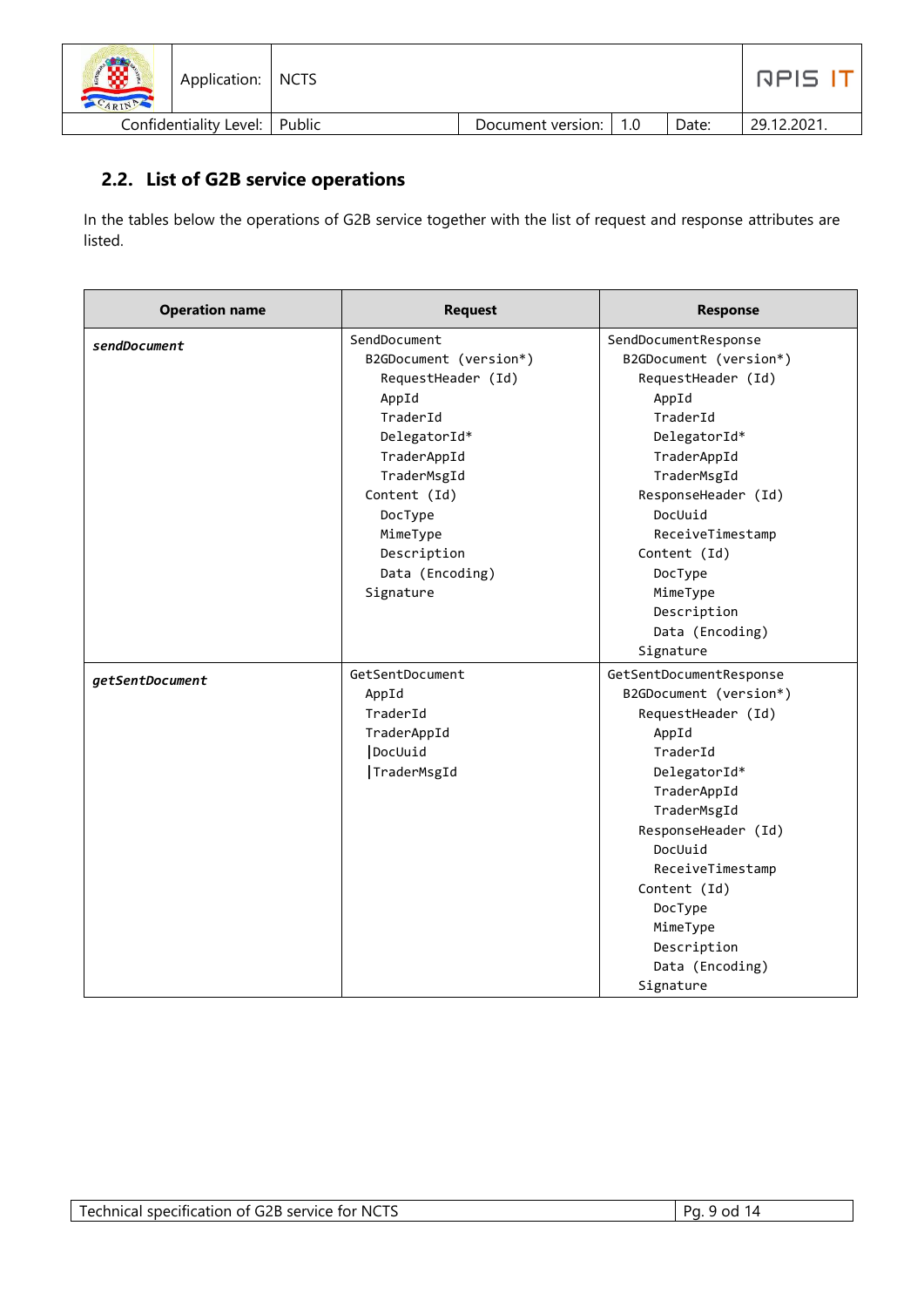| 18<br>ARIN | Application:   NCTS             |                   |        |       | RPIS I <sup>-</sup> |
|------------|---------------------------------|-------------------|--------|-------|---------------------|
|            | Confidentiality Level:   Public | Document version: | $-1.0$ | Date: | 29.12.2021.         |

| <b>Operation name</b> | <b>Request</b>    | <b>Response</b>           |
|-----------------------|-------------------|---------------------------|
| ListSentDocuments     | ListSentDocuments | ListSentDocumentsResponse |
|                       | AppId             | AppId                     |
|                       | TraderId          | TraderId                  |
|                       | TraderAppId       | TraderAppId               |
|                       | CorId             | SentDocumentsList[]       |
|                       |                   | DocUuid                   |
|                       |                   | TraderMsgId               |
|                       |                   | Description               |
|                       |                   | CorId                     |
|                       |                   | DocType                   |
|                       |                   | ReceiveTimestamp          |
| ListMsgBox            | ListMsgBox        | ListMsgBoxResponse        |
|                       | AppId             | AppId                     |
|                       | TraderId          | TraderId                  |
|                       | TraderAppId       | TraderAppId               |
|                       | $CorId*$          | MsgList[]                 |
|                       | AckStatus*        | DocUuid                   |
|                       | DateFrom*         | CorId                     |
|                       | DateUntil*        | DocType                   |
|                       |                   | ReceiveTimestamp          |
| getDocument           | GetDocument       | GetDocumentResponse       |
|                       | AppId             | B2GDocument (version*)    |
|                       | TraderId          | RequestHeader (Id)        |
|                       | TraderAppId       | AppId                     |
|                       | DocUuid           | TraderId                  |
|                       |                   | DelegatorId*              |
|                       |                   | TraderAppId               |
|                       |                   | DocUuid                   |
|                       |                   | Content (Id)              |
|                       |                   | DocType                   |
|                       |                   | MimeType                  |
|                       |                   | Data (Encoding)           |
|                       |                   | Signature                 |
| acknowledge           | Acknowledge       | AcknowledgeResponse       |
|                       | AppId             | AppId                     |
|                       | TraderId          | TraderId                  |
|                       | TraderAppId       | TraderAppId               |
|                       | DocUuid[]         | DocUuid[]                 |
|                       |                   | AcknowledgeTimestamp      |
| echo                  | Echo              | EchoResponse              |
|                       | Msg               | Msg                       |
|                       |                   | SeverTime                 |

\* optional elements or attributes; [] marker for the list of attributes; () marker for attributes

*Table 1: G2B Service Operations*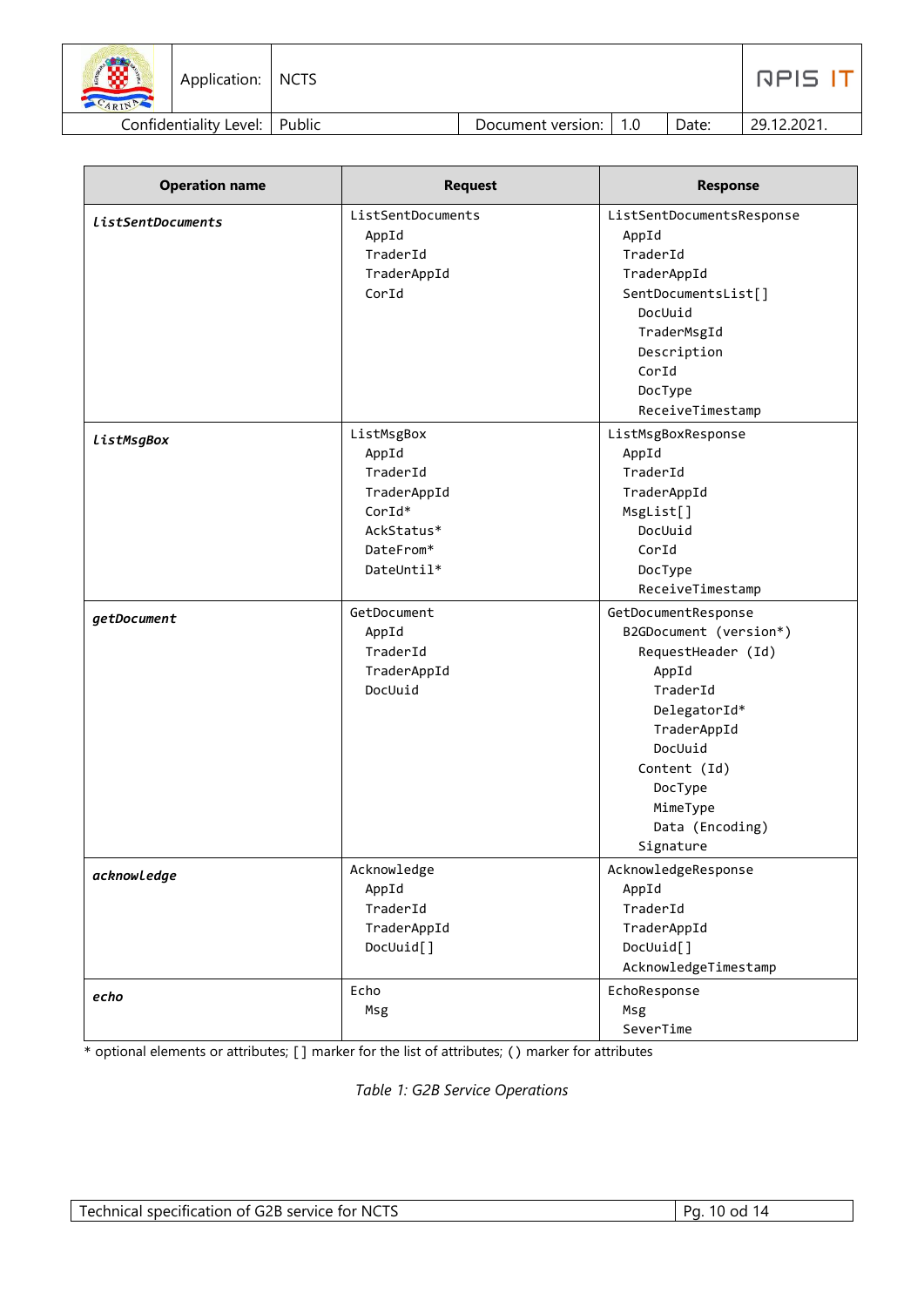| $\sum_{i=1}^{n}$<br>₩<br>ARIN | Application:           | <b>NCTS</b> |                   |     |       | nels "     |
|-------------------------------|------------------------|-------------|-------------------|-----|-------|------------|
|                               | Confidentiality Level: | Public      | Document version: | 1.0 | Date: | 29.12.2021 |

In the tables below specifics of completing/filling request and response attributes are listed.

| <b>Attribute Request</b> | <b>Method of filling</b>                                                                                                                                                                                                                                                                                                                     |
|--------------------------|----------------------------------------------------------------------------------------------------------------------------------------------------------------------------------------------------------------------------------------------------------------------------------------------------------------------------------------------|
| RequestHeader.AppId      | 'NTA.HR'                                                                                                                                                                                                                                                                                                                                     |
| RequestHeader.TraderID   | Trader identification number of the trader that sends the message                                                                                                                                                                                                                                                                            |
| Content.DocType          | ID of the business message that the trader sends<br>(corresponds to the root element of the matching message, ex. CC015C-MSG.NCTS)<br>Allowed types are:<br>CC007C-MSG.NCTS,<br>CC013C-MSG.NCTS,<br>CC014C-MSG.NCTS,<br>CC015C-MSG.NCTS,<br>CC034C-MSG.NCTS,<br>CC044C-MSG.NCTS,<br>CC054C-MSG.NCTS,<br>CC141C-MSG.NCTS,<br>CC170C-MSG.NCTS, |
| Content. MimeType        | 'text/xml'<br>(IE message that the trader sends to NCTS is always in xml format)                                                                                                                                                                                                                                                             |
| Content.Data             | IE message content<br>(it must fulfil XSD of the message listed under DocType)                                                                                                                                                                                                                                                               |
| Corld                    | DocUuid in accordance with the definition of the correlation identifier mentioned<br>below.                                                                                                                                                                                                                                                  |
| Encoding                 | 'EMBEDDED'<br>(IE message that the trader sends to NCTS is always in xml format)                                                                                                                                                                                                                                                             |
| Signature                | Electronic signature in accordance with the document 'Rules of using the system of<br>electronic exchange of data and providing service of electronic business of the<br>Ministry of Finance, Customs Administration (e-Customs)'.                                                                                                           |

*Table 2: Specific of completing request attributes/attributes request*

Other attributes are filled in the standard way described in the document *Technical specification of G2B service*.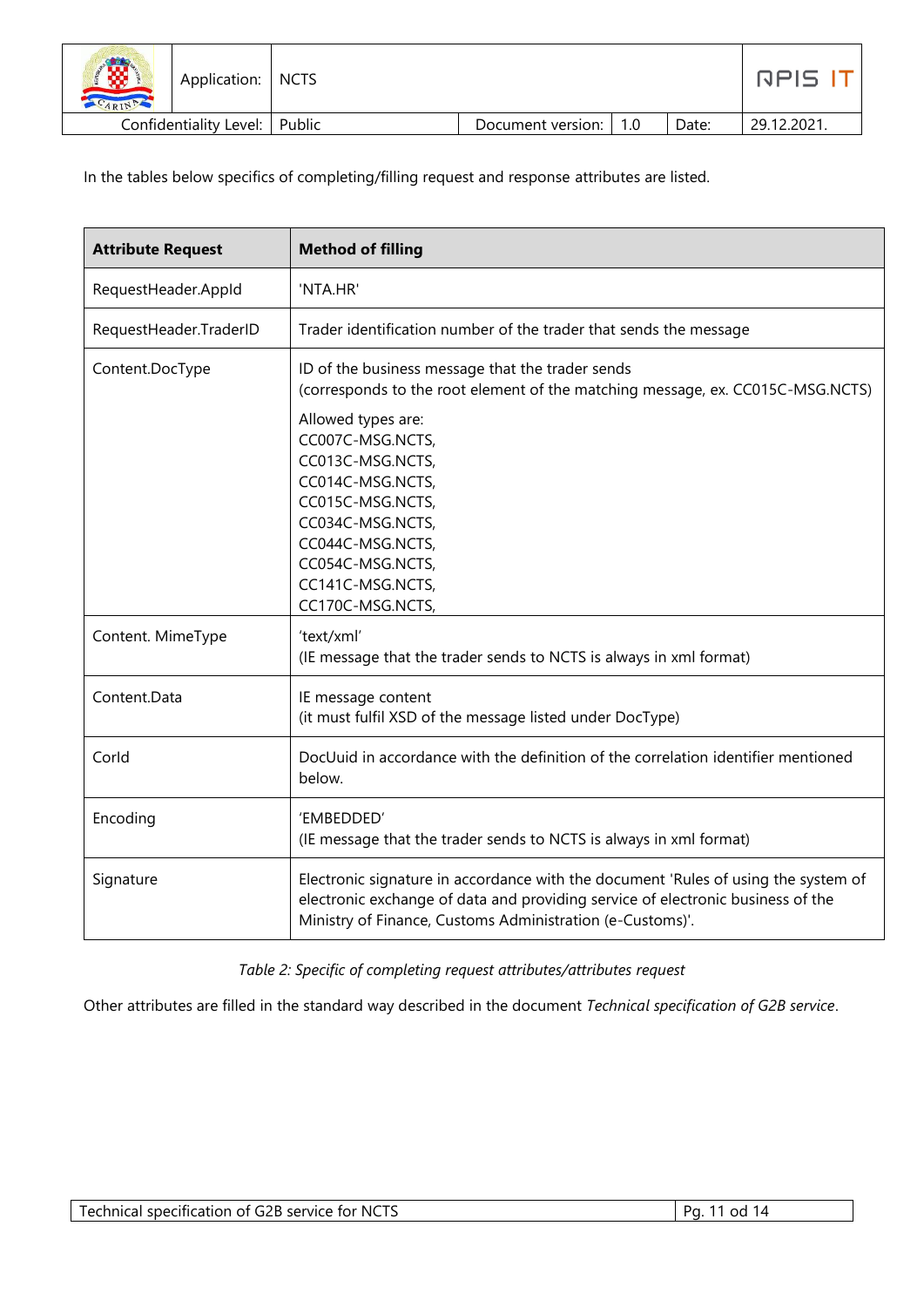| 150<br>ARIN | Application:   NCTS    |          |                         |       | nels '     |
|-------------|------------------------|----------|-------------------------|-------|------------|
|             | Confidentiality Level: | l Public | Document version:   1.0 | Date: | 29.12.2021 |

Defining the correlation identifier in NCTS:

- The customs system assigns a unique /single DocUuid to every document received in the customs systems or sent from it.
- The customs system assigns a unique /single DocUuid to every IE message that the trader sent and forwards it to the trader/trader's system.
- Every document that the trader receives from the customs system, besides DocUuid, also contains CorId.
- In the NCTS application, the filling out of CorID differs depending on whether the trader receives the error message (IE056 or IE057) or not. In case of error message, CorId is filled with DocUuid of the trader's message to which the error is related.

Otherwise Corld is filled with DocUuid of the last correct (the one for which the error message IE056 or IE057 was not sent) trader's message for that movement.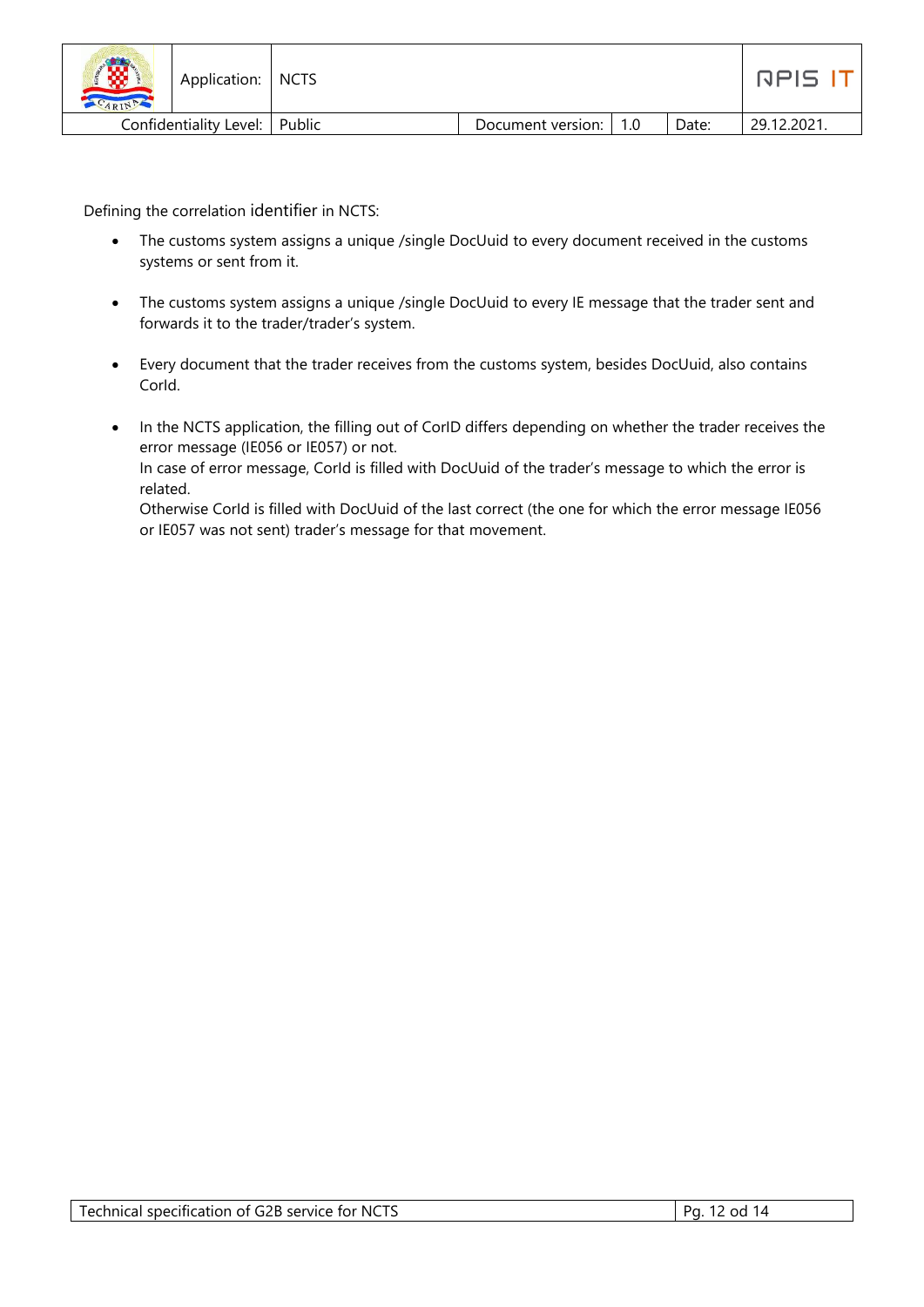| 3<br>Application:   NCTS<br>CARINA |                   |             |       | NPIS.       |
|------------------------------------|-------------------|-------------|-------|-------------|
| Confidentiality Level:   Public    | Document version: | $\vert$ 1.0 | Date: | 29.12.2021. |

The image below is a graphic example of using the correlation identifier.





Technical specification of G2B service for NCTS Pg. 13 od 14